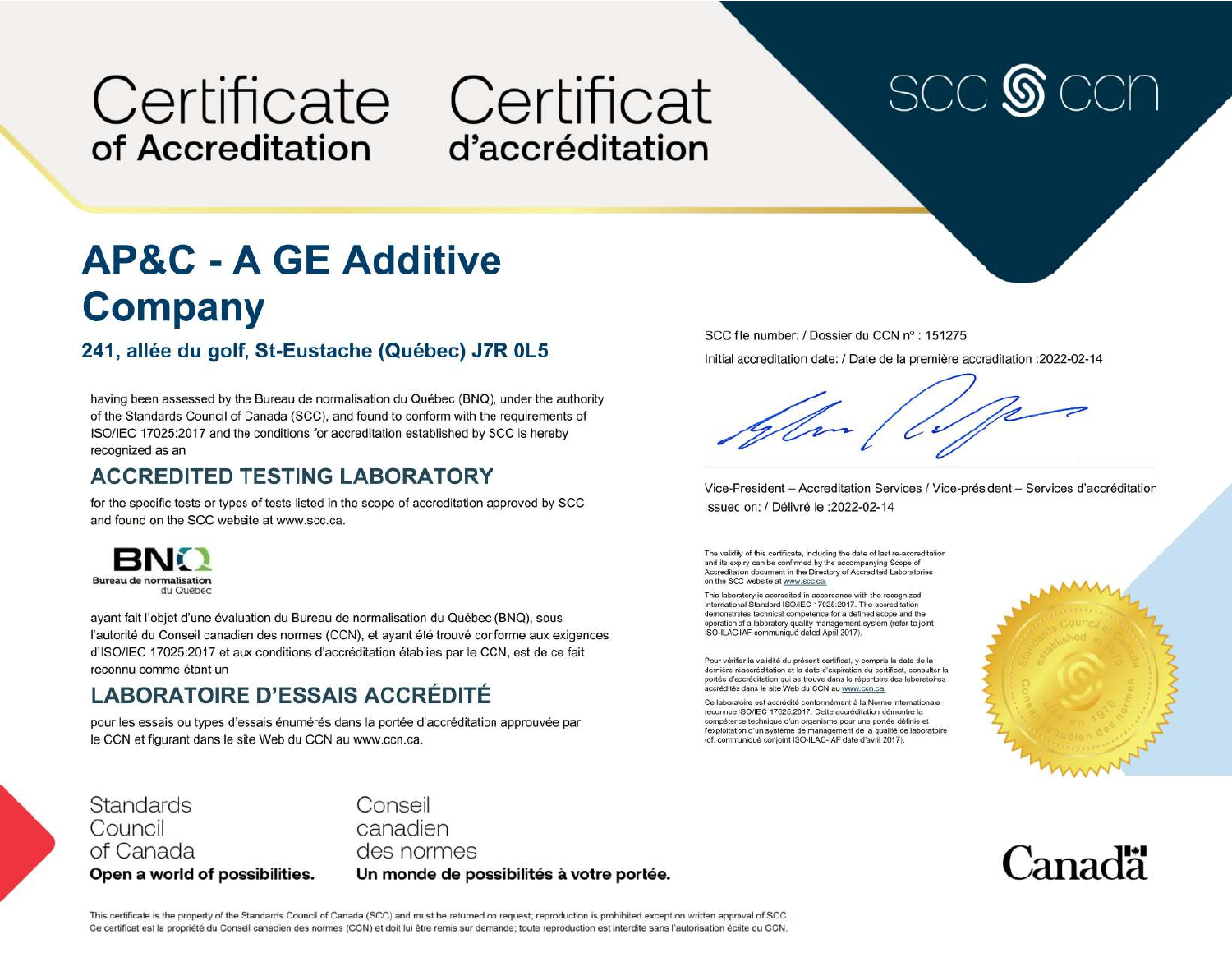

#### **TESTING AND CALIBRATION LABORATORY ACCREDITATION PROGRAM (LAP)**

#### **Scope of Accreditation**

#### **Legal Name of Accredited Laboratory: AP&C - A GE Additive Company**

| Contact Name: | Catherine Lavoie                                 |
|---------------|--------------------------------------------------|
| Address:      | 241, allée du golf, St-Eustache (Québec) J7R 0L5 |
| Telephone:    | 450-434-1004                                     |
| Website:      | www.advancedpowders.com                          |
| Email:        | catherine.lavoie@ge.com                          |

| <b>SCC File Number:</b>           | 151275                                                                                                |
|-----------------------------------|-------------------------------------------------------------------------------------------------------|
| <b>Provider:</b>                  | <b>BNQ-EL</b>                                                                                         |
| <b>Provider File Number:</b>      | 61764-1                                                                                               |
| <b>Accreditation Standard(s):</b> | ISO/IEC 17025:2017 General requirements for the<br>competence of testing and calibration laboratories |
| <b>Fields of Testing:</b>         | Chemical/Physical                                                                                     |
| <b>Initial Accreditation:</b>     | 2022-02-14                                                                                            |
| <b>Most Recent Accreditation:</b> | 2022-02-14                                                                                            |
| <b>Accreditation Valid to:</b>    | 2026-02-14                                                                                            |

*Remarque: La présente portée d'accréditation existe également en français, sous la forme d'un document distinct.*

*Note: This scope of accreditation is also available in French as a separately issued document.*